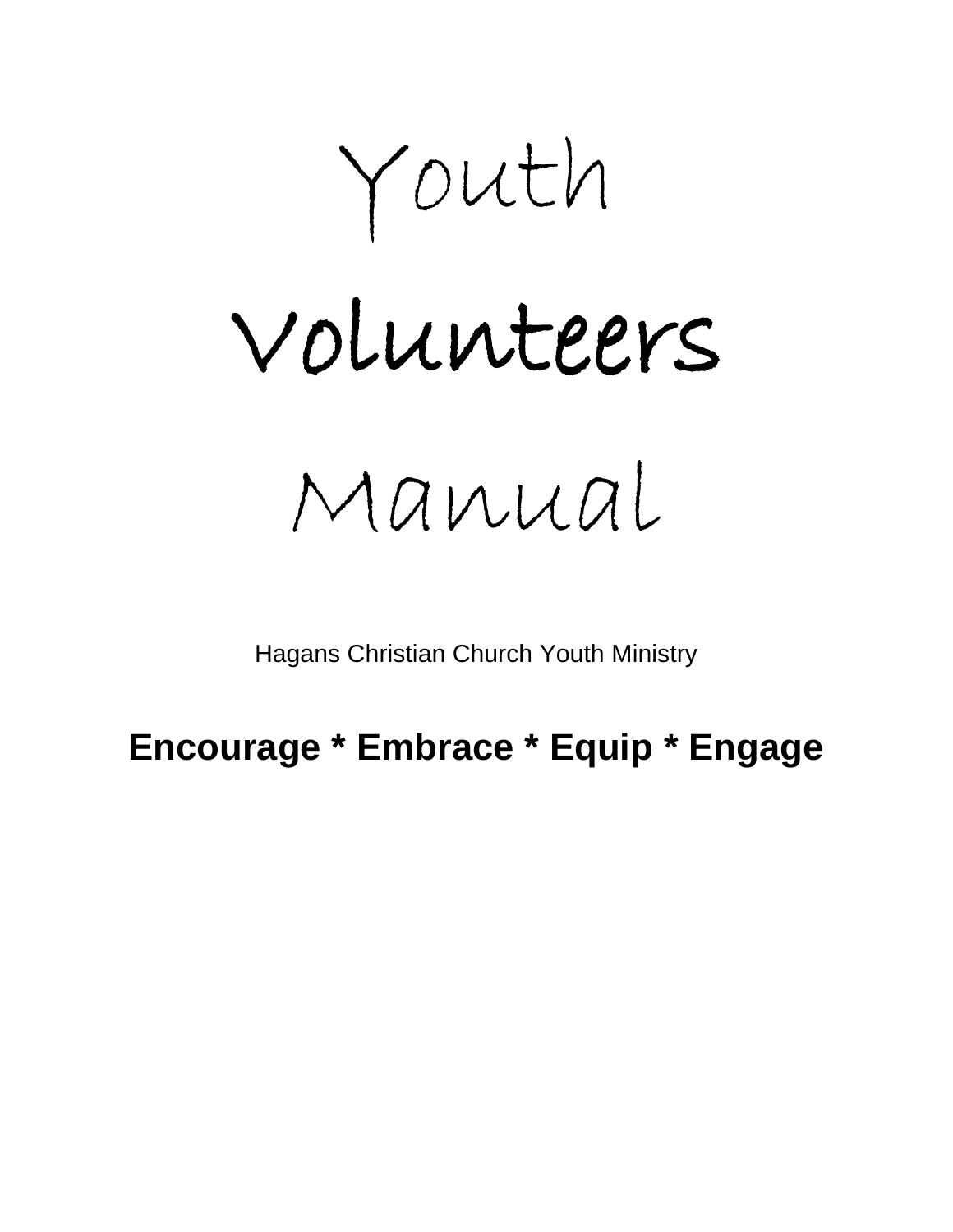# **Contents Page**

- A word from the Pastor
- Where do I start?
- Statement of Faith
- Youth Board Meetings
- Volunteer Qualifications
- Volunteer Application
- Volunteer Expectations
- Classroom Management
- Special Needs Program
- Serving Opportunities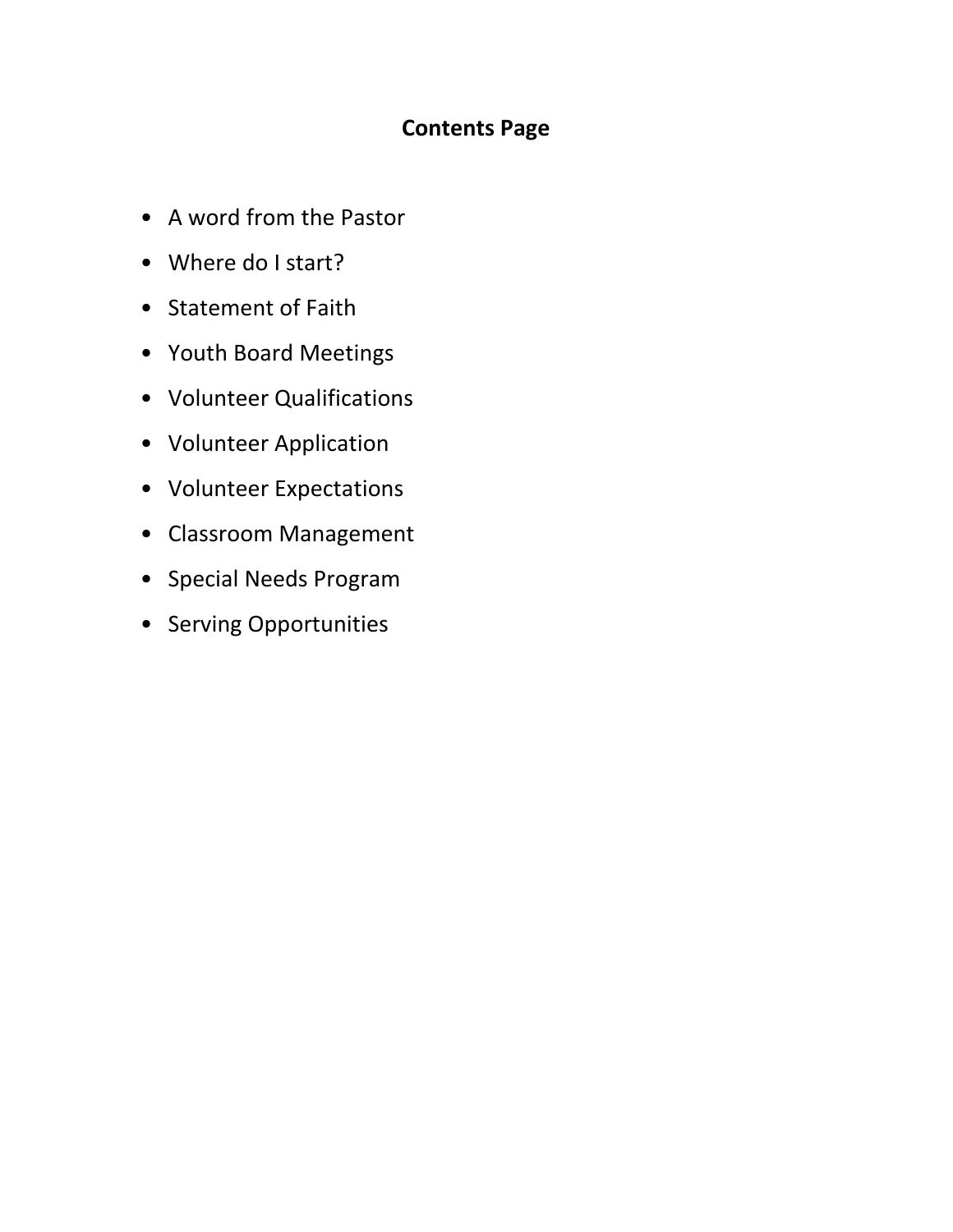# **A word from the Pastor**

# Dear Volunteer,

I wanted to take this opportunity to thank you for your interest in volunteering in the Hagans Christian Church Youth Ministries. You may not realize this but volunteers are hard to come by in any church setting and we are very excited you have shown interest in volunteering. You are probably wondering what to do now? Where does the youth ministry need me? What can I do and who can I do it with? Are just some of your questions. I hope after you have read through this manual your questions will be answered or you know where to go to get them answered. This manual has been put together with you in mind. Coming into a new environment, volunteering for the first time in your life, not wanting to go too fast or too slow in getting involved is normal feelings as you join the team of other volunteers just like you. So, just relax and take it one step at a time and you will be just fine.

Me knowing the youth ministry at Hagans Christian Church is taking care of by willing, passionate volunteers just like you makes my job as Pastor easier and provides a peace of mind. If you have any questions after reading this manual, please don't hesitate to ask me or one of our committed volunteers.

Thank you,

**Pastor Isaac Harmon**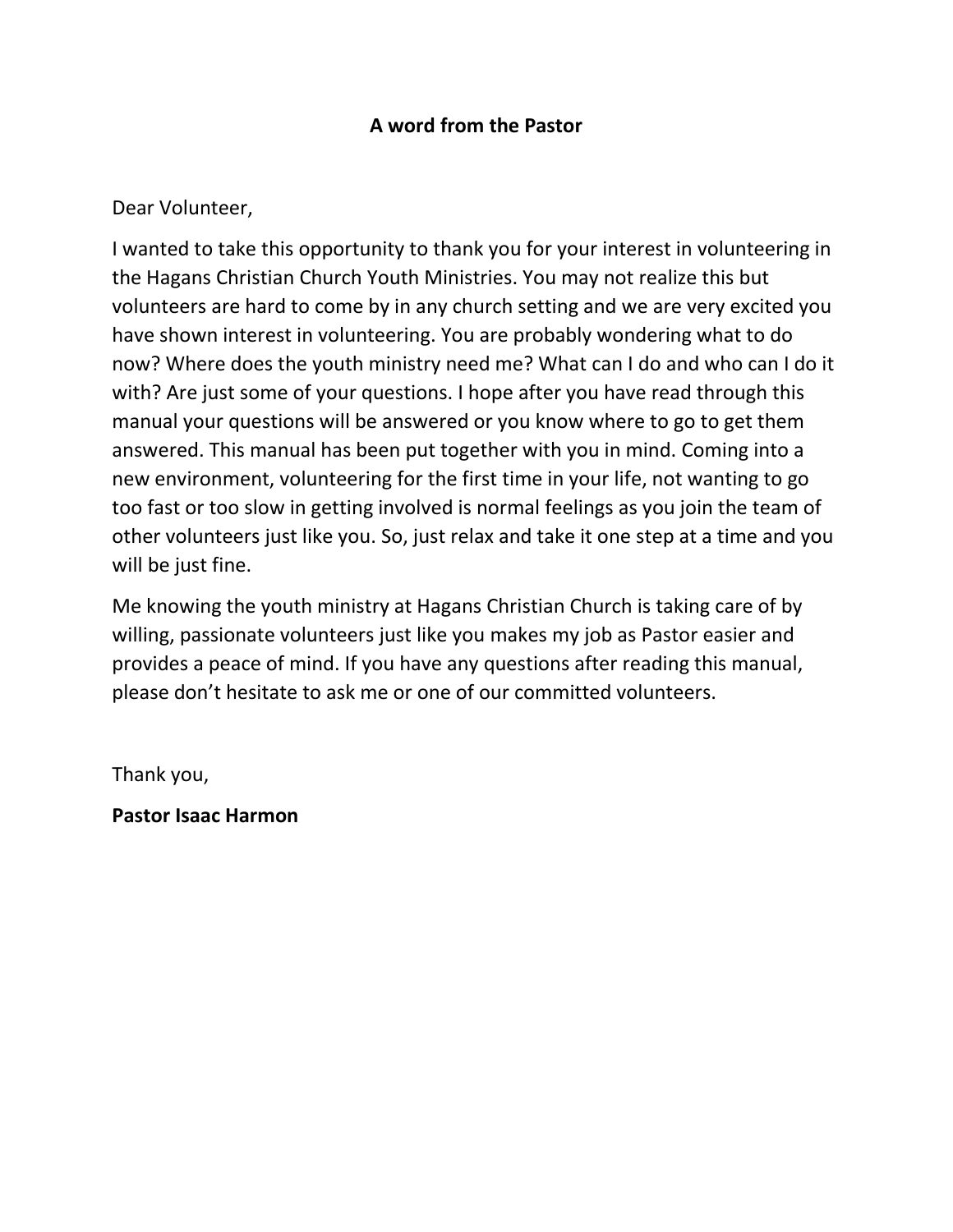#### **Where do I start?**

If I where volunteering for the first time in a new church, I would want to know where to start.

I would suggest you start by making sure you want to make Hagans Christian Church your home church where God can use you and your gifts and talents. If you are not yet a member and would like to become a member, please let Pastor Isaac know. If you would rather wait a while, that's ok too. Keep in mind as you decide, membership is the outward sign to other church membership that you are deciding to allow God to use you in this church, specifically in the youth ministry at this time. You have decided to commit to Hagans Christian Church in Hagans West Virginia. The bible teaches us that many Christians belonged to a certain bodies of believers in specific places and by doing so they operated in the gifts God gave them to minister to their community. We believe God can use you in mighty ways here at Hagans Christian Church. So please consider becoming a member first. Complete a Spiritual Evaluation Form and give it to the Pastor when your done. Or if you have attended a Membership Class, you would have already completed one.

**Second**, I would, on a Sunday morning service (10:45 am) walk around to each classroom and see what's going on. Look and feel for the place you believe God is calling you to serve. Some volunteers feel they can better serve the Teens, while others feel they can best serve in the nursery. Get a feel for what draws you and then pray about it to see what God says to your heart.

**Third**, consider attending a Youth Board Meeting usually held once or twice per month, depending on the urgency of the topics being discussed. At these meetings youth volunteers come together and discuss various youth related topics. Some topics include where do we need volunteers? Future youth activities, available funds for the youth ministry, new ministry programs and youth based curriculum. By attending these meetings, which are open to anyone, you can become more familiar with how things operate and you get to know those who are also volunteering and build relationships.

Lastly, after you have become familiar with the youth ministry, it's needs, you may sign up for however long you want to in any area you feel led by God to sign up. Complete a youth volunteer application (included in this manual) and give it to anyone on the youth board. This application is simply our way of having your most up to date contact information so the youth board can contact you with any applicable information pertaining to your area of volunteering.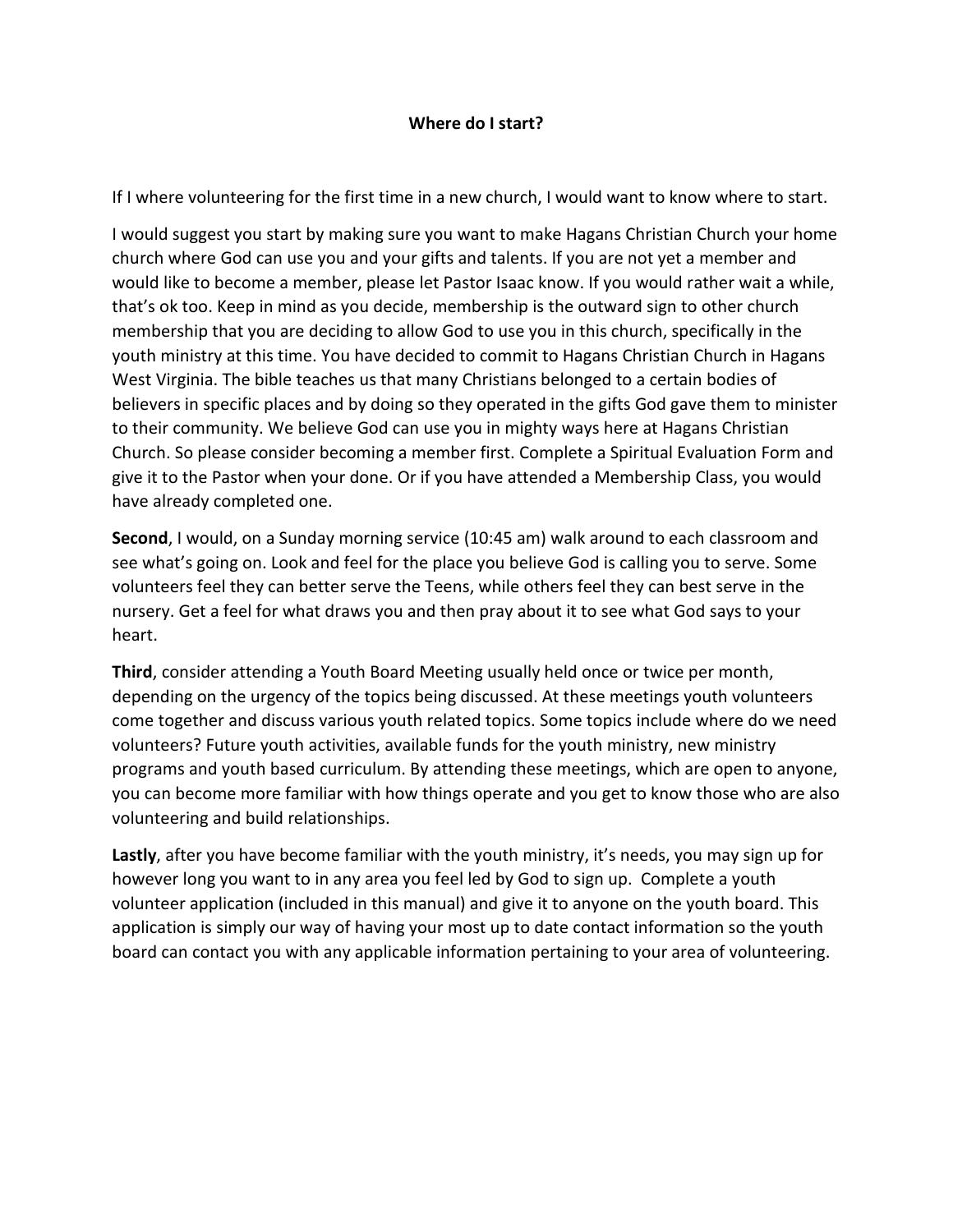# **STATEMENT OF FAITH**

If I were to volunteer for any ministry for the first time in a church, I would want to know what they believe in. For some new people, their past attendance and observances are enough and they want to get involved. Others go a little further and want to know what the church believes in before they commit. If this is you, you can obtain a copy of our Church By-Laws and Position Papers in the following ways;

- 1. Obtain a copy of our church By-Laws and Position Papers from the Church Secretary.
- 2. Go to the "Connection Board" in the church lobby and read over the Church By-Laws and Position Papers.
- 3. Go online to the church web site at haganschristianchurch.com, review the tabs available, click on the applicable tab and read the Church By-Laws and Position Papers.

While reading the Church By-Laws and Position Papers, you may have some questions. Simply write them down and set a time to talk to the church Pastor.

The Church By-Laws are a guide to how the church government works at Hagans Church. This by no means replaces the bible and the by-laws should only be interpreted as a guide and not the gospel. They are simply a starting point to how we should operate and handle various church related topics.

The Position Papers is Hagans Christian Church's interpretation of the bible on certain matters that effect the church and the current positions of the world view. The position papers is our biblical foundation when confronting repetitive sinful behaviors exampled by church membership. The position papers are also used to gracefully restore broken relationships regarding offense among church membership and marital couples. The position papers have been established to also protect the church from world views which are against basic biblical beliefs. Use these position papers to help guide you in your walk with the Lord. If you have any questions, then please give them to the church pastor.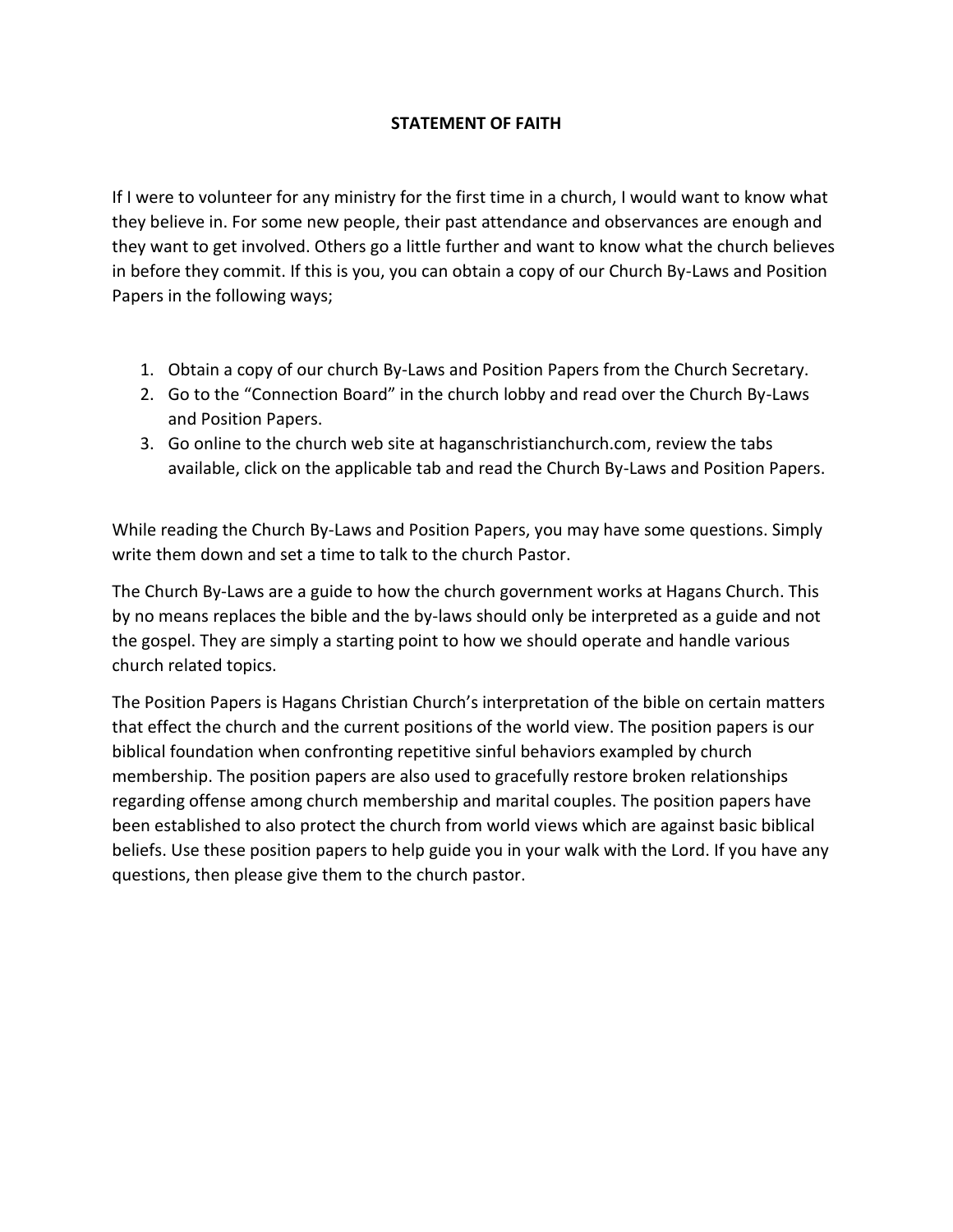# **YOUTH BOARD MEETINGS**

If I were to come to a "Youth Board Meeting" what should I expect to see and hear?

The youth board meetings are normally held once a month and normally runs 1.5 hours long. More meetings may occur per month depending on the importance of the topics needing to be discussed.

The youth board meetings are open to anyone, especially those who are currently volunteering in the youth ministry. They are our way of keeping the communication lines open among volunteers. Please feel free to attend the meetings.

Some of the topics being discussed at each meeting include; filling the volunteers schedule for the following month, upcoming youth events, last meetings follow up questions and the Pastor's Report which includes any new ideas the youth board should consider or any topics which currently challenge the youth.

The youth board meetings have a format for each meeting. There are people who have specific jobs at each meeting. The following roles during each meeting are as follows;

- 1. **Facilitator**: This person's job is to facilitate the meeting. By facilitating we mean this person keeps the meeting on task of the topics being discussed. This person opens and closes the meeting. This person insures the meeting agenda is followed and the meeting stays productive. This person does not have more or less authority than the rest of those in attendance but only facilitates the meeting so to honor everyone's time available for the meeting.
- 2. **Secretary**: This person is tasked with keeping notes for each meeting. This person insures everyone who is "known" to attend the meetings are emailed and aware, in advance, of each meeting scheduled. This person also communicates any cancelations and rescheduling of any youth meetings. This person provides causes copy of the agenda to be posted on the "Connection Board" after each meeting has been concluded. This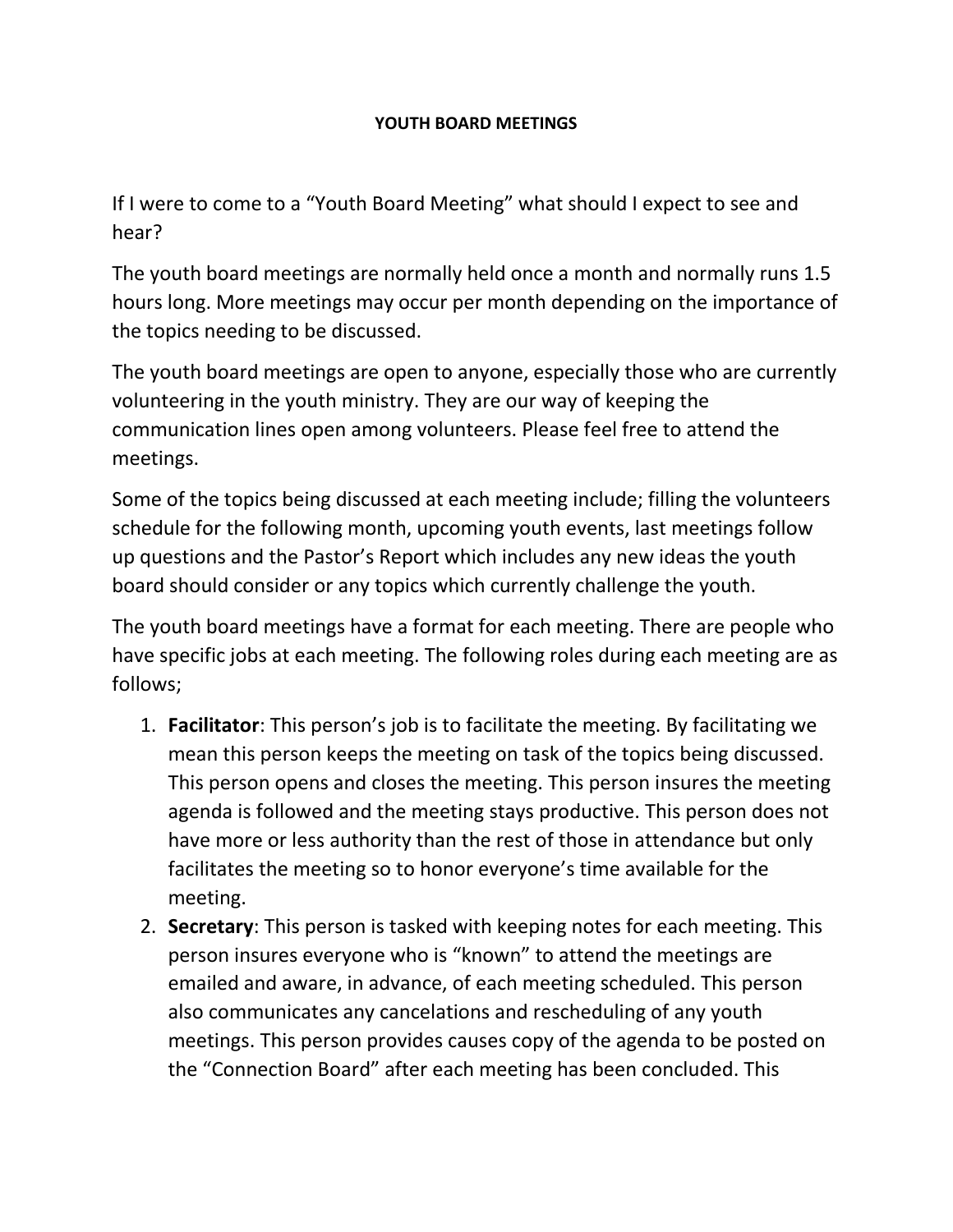person provides an agenda to the Facilitator and those in attendance at each meeting.

- 3. **Youth Treasurer**: This person is tasked with advising the board of the available funds for the youth ministry at each meeting. This person conveys the expenses from the previous month and insures youth bills are paid in a timely manner. This is the person you need to go to for any youth related expenses you may incur from purchasing any youth related items you need to perform your teaching roles in the church. In attempting to be good stewards of the funds given to the youth ministry, there needs to be communication. If you need certain materials to teach, go to the Youth Treasurer and seek approval to spend any youth funds. The Treasurer will likely attempt to reach out to the other board members to make them aware of the needed funds. Keep in mind when you attend the youth board meetings, this is the best place to seek permission to spend any youth funds so everyone is aware.
- 4. **Advisors**  These people are everyone else present at the meetings. They share their opinions, experiences and advice. They participate in voting and make decisions that further the youth ministry into its future.

At the youth board meetings, various things are discussed and voted upon. Each year, the board will consider nominating new people to fill the above roles. Some may be voted back in their current roles, while others may want to allow new people to volunteer for these roles. You may want to consider operating in one of these roles when they come up for vote. No board is perfect and you may see how God can use you to contribute to the board.

At the conclusion of the youth board meetings, the next youth board meeting date will be set.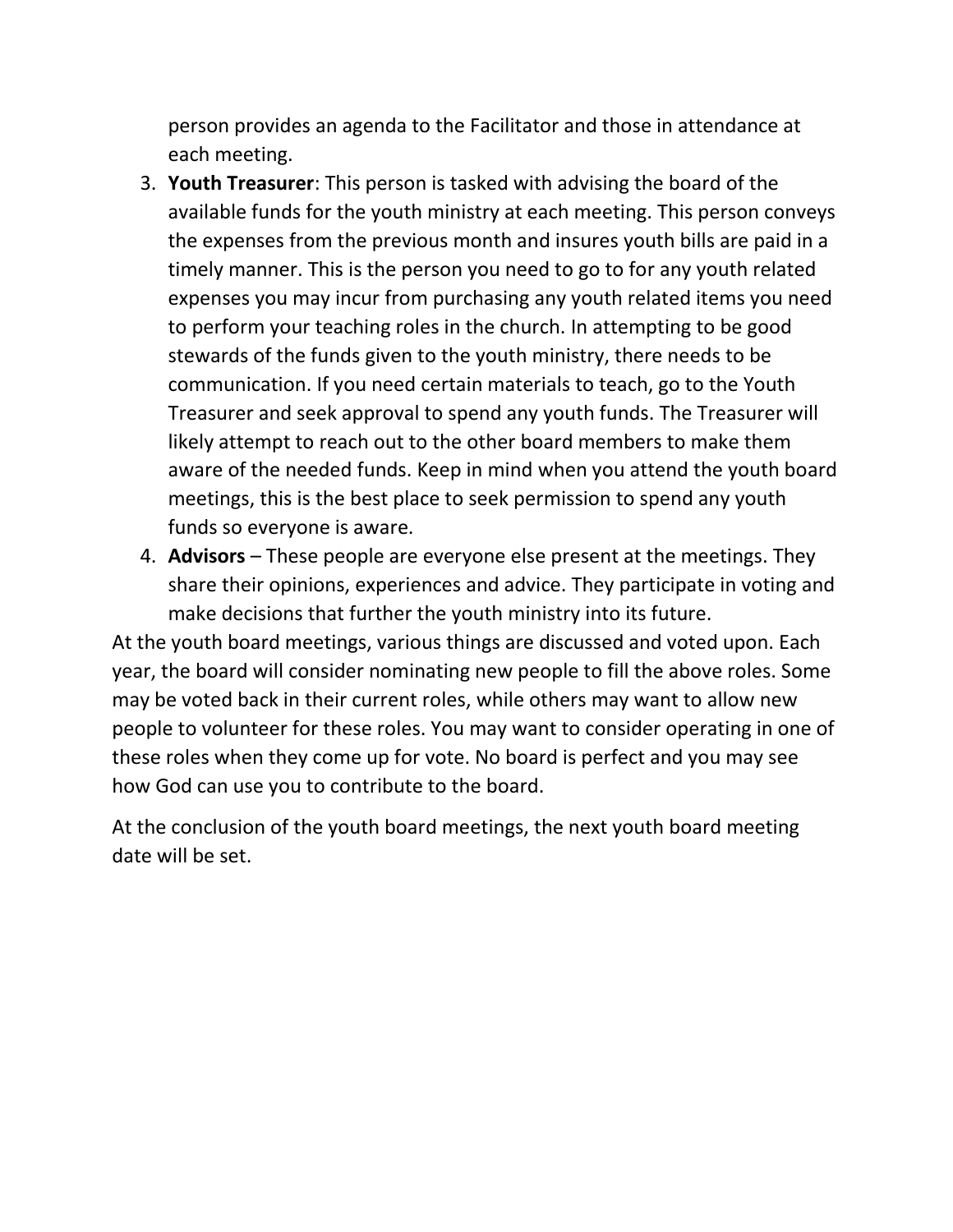#### **VOLUNTEER QUALIFICATIONS**

If I were to volunteer for the youth ministry, what qualifications do I need to meet?

- 1. Have accepted Jesus Christ as your Lord and Savior.
- 2. Been baptized
- 3. Membership is encouraged but not required.
- 4. A heart to be a part of God's work. This qualification you have already met by wanting to volunteer.
- 5. You must be willing to follow church By-Laws and come in agreement with Position Papers.
- 6. When you volunteer for a specific role in the youth ministry, you must perform your role to the best of your skill and ability.
- 7. Willing to grow in your relationship with Jesus Christ through reading the bible regularly.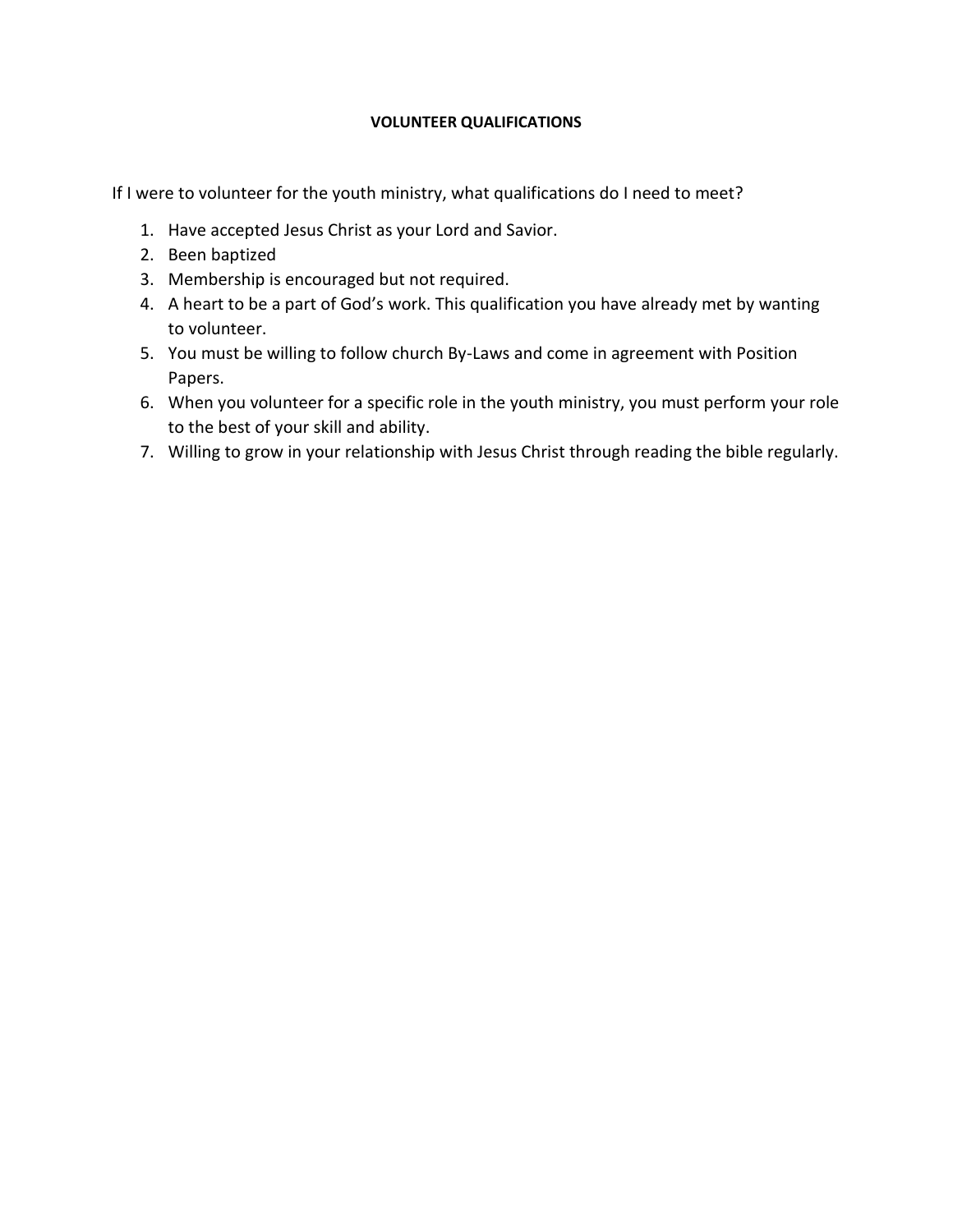# **VOLUNTEER APPLICATION**

| (Please print legibly)                                                                                          |  |
|-----------------------------------------------------------------------------------------------------------------|--|
| Age: _________                                                                                                  |  |
|                                                                                                                 |  |
|                                                                                                                 |  |
|                                                                                                                 |  |
|                                                                                                                 |  |
| Are you married?<br>Yes<br>No                                                                                   |  |
| Do you have children? (if yes, what are their names and ages):                                                  |  |
| Do you feel called by God to volunteer for a specific class? (if yes, which one?):                              |  |
| Do you have transportation?<br>Yes<br>No                                                                        |  |
| Do you have any disabilities which would prevent you from volunteering in any youth activities?                 |  |
| No<br>Yes                                                                                                       |  |
| Do you have any criminal record which would prevent you from working with children?                             |  |
| Yes<br>No                                                                                                       |  |
| Would you be opposed to allowing the church to run a criminal background check?                                 |  |
| Yes<br>No                                                                                                       |  |
| Do you agree with and promise to keep and promote the Church By-Laws and Position Papers?                       |  |
| No<br>Yes                                                                                                       |  |
|                                                                                                                 |  |
| <b>Youth Records Only</b>                                                                                       |  |
| Please keep the original copy in a Youth File and provide a copy to the Church Secretary for<br>church records. |  |
| Youth Facilitator Signature:                                                                                    |  |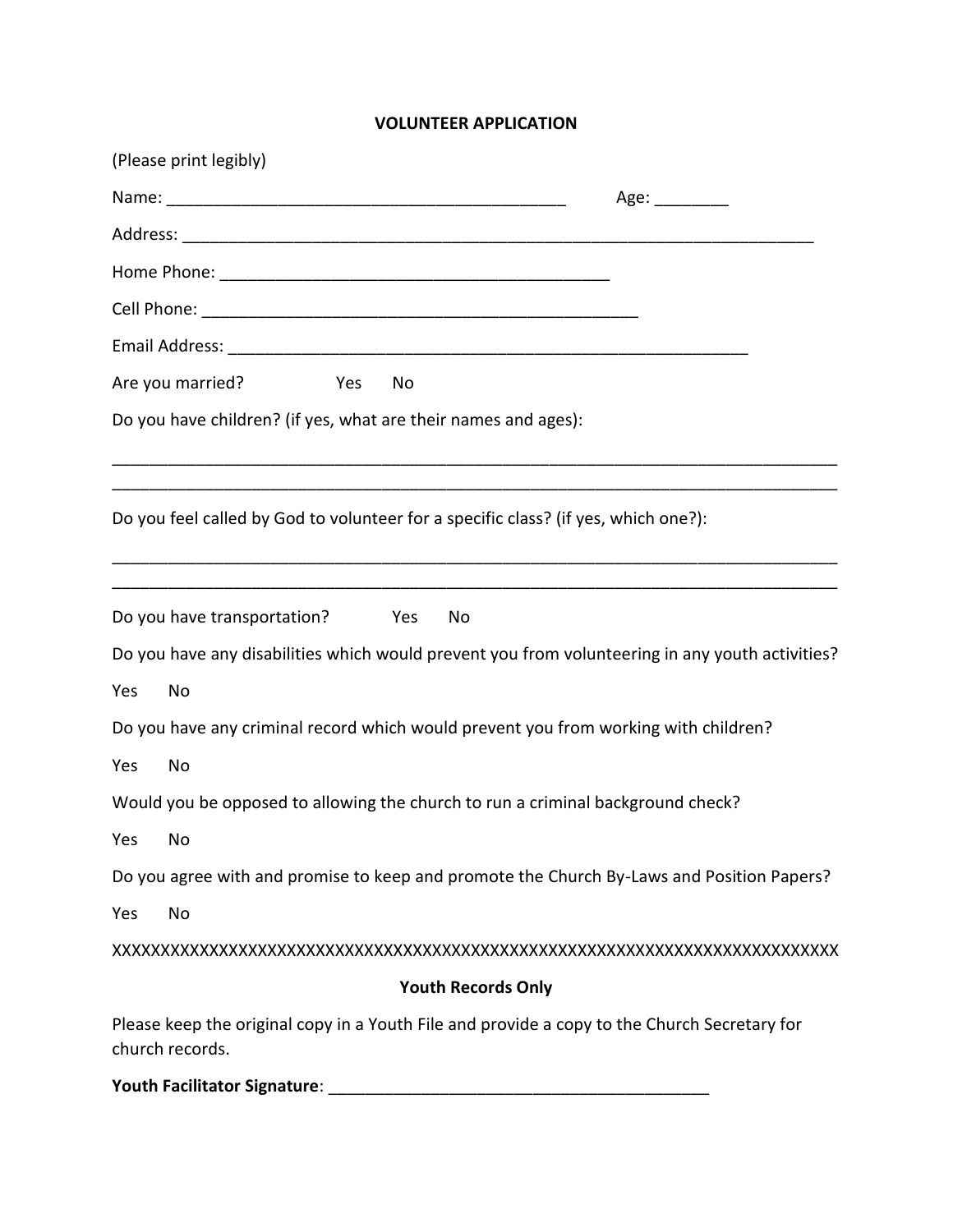## **VOLUNTEER EXPECTATIONS**

When I volunteer for the youth, what is expected of me?

- I will arrive early enough to prepare my class or assist the youth teacher.
- I will come prepared
- I will greet each child with a smile and a warm welcome.
- I will promote safety with any and all children in my care or custody.
- I will, in cases when I'm unable to volunteer due to sickness, strive to provide advanced notice of my absence and attempt to find a replacement for my volunteer role.
- I will treat each child with an equal amount of respect and honor as if they were my own.
- During my volunteering at the church, my actions and language will reflect my Christian walk and I will refrain from using any unwholesome speech or acting in ways which dishonors Jesus Christ.
- I will strive to keep and promote the church by-laws and position papers.
- I will assist and promote the 1,2,3 step process when dealing with disruptive children in the class room. Step 1 – verbally advise the child to refrain from the disruptive behavior. Step 2 – If the disruptive behavior continues, I will place myself beside the disruptive child to prevent any further disruption and a more direct approach. Step 3 – I will discreetly get the child's parent(s) from the worship service and have the parent(s) sit with the child. After the class is over, I will converse with the parent(s) to find a better resolution to promote a learning environment.
- If a child is known to be in potty training, I will not take the opposite sex to the bathroom but will seek an adult of the same sex or the parent to take the child to the bathroom. I can take children, of either sex, who are fully capable of helping themselves in the bathroom while I wait outside the bathroom.
- I will not change the diaper of the opposite sex but will seek out an adult of the same sex or the parent(s) to change their child.
- I will not physically discipline any child but will use the above noted method.
- I will report any signs of physical abuse or neglect to the Pastor as soon as possible.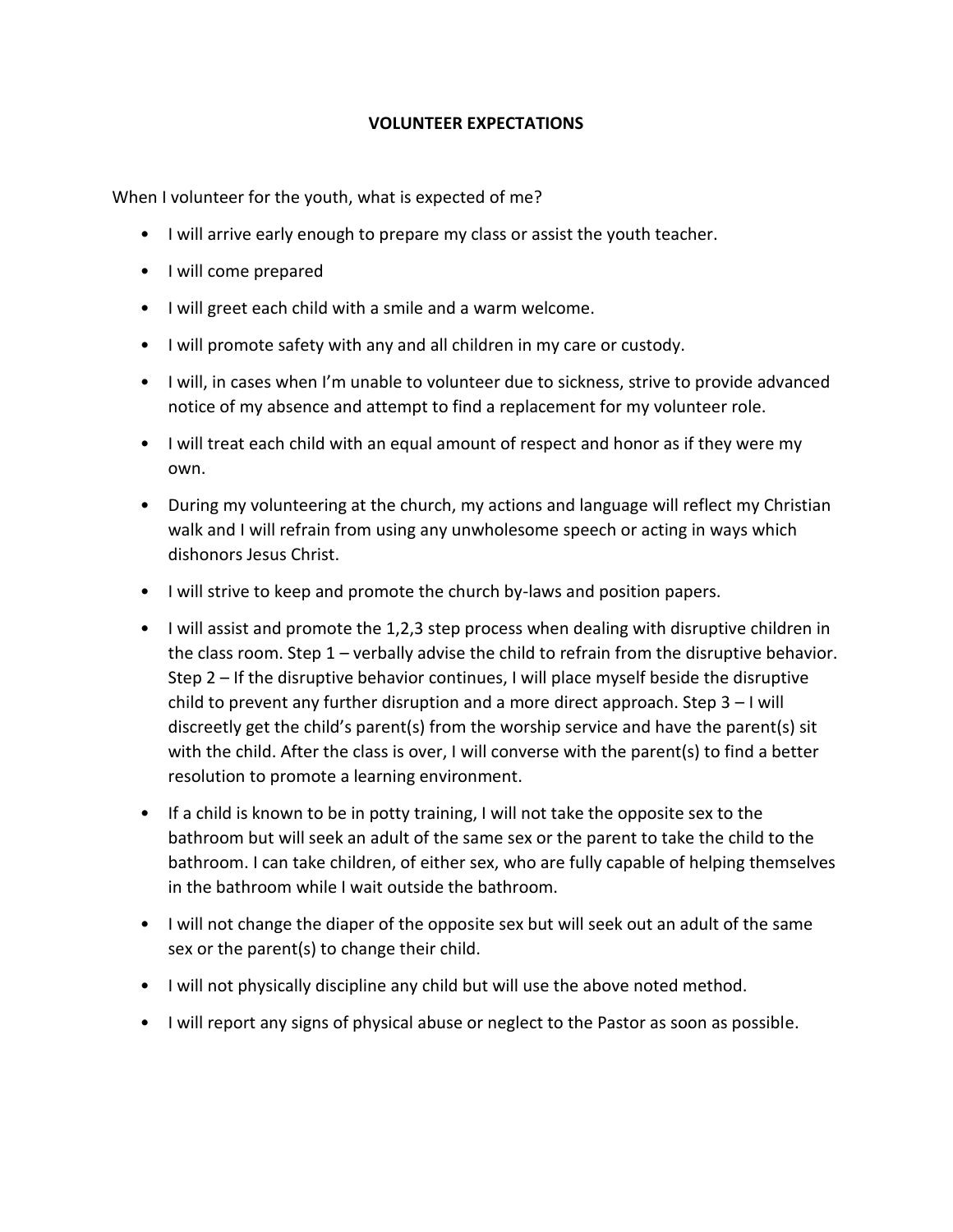### **CLASSROOM MANAGEMENT**

When I volunteer, how do I manage the classroom?

- 1. Clean the classroom up after each service and put things back to where they are stored. Tables should be wiped and free of germs. The carpet should be vacuumed when needed. The floor should be free of tripping hazards. Computers and other media should be out of reach of children. Replace trash bags as needed.
- 2. Insure the class room is safe (i.e. all receptacles have a protective cover, cutting tools are put away and out of reach of children) and ready for the children.
- 3. When dealing with disruptive children, follow the guidelines set forth in Volunteer Expectations section in this manual.
- 4. When dealing with potty training children, follow the guidelines set forth in Volunteer Expectations section in this manual.
- 5. Insure all equipment and lights are shut off before leaving for the day.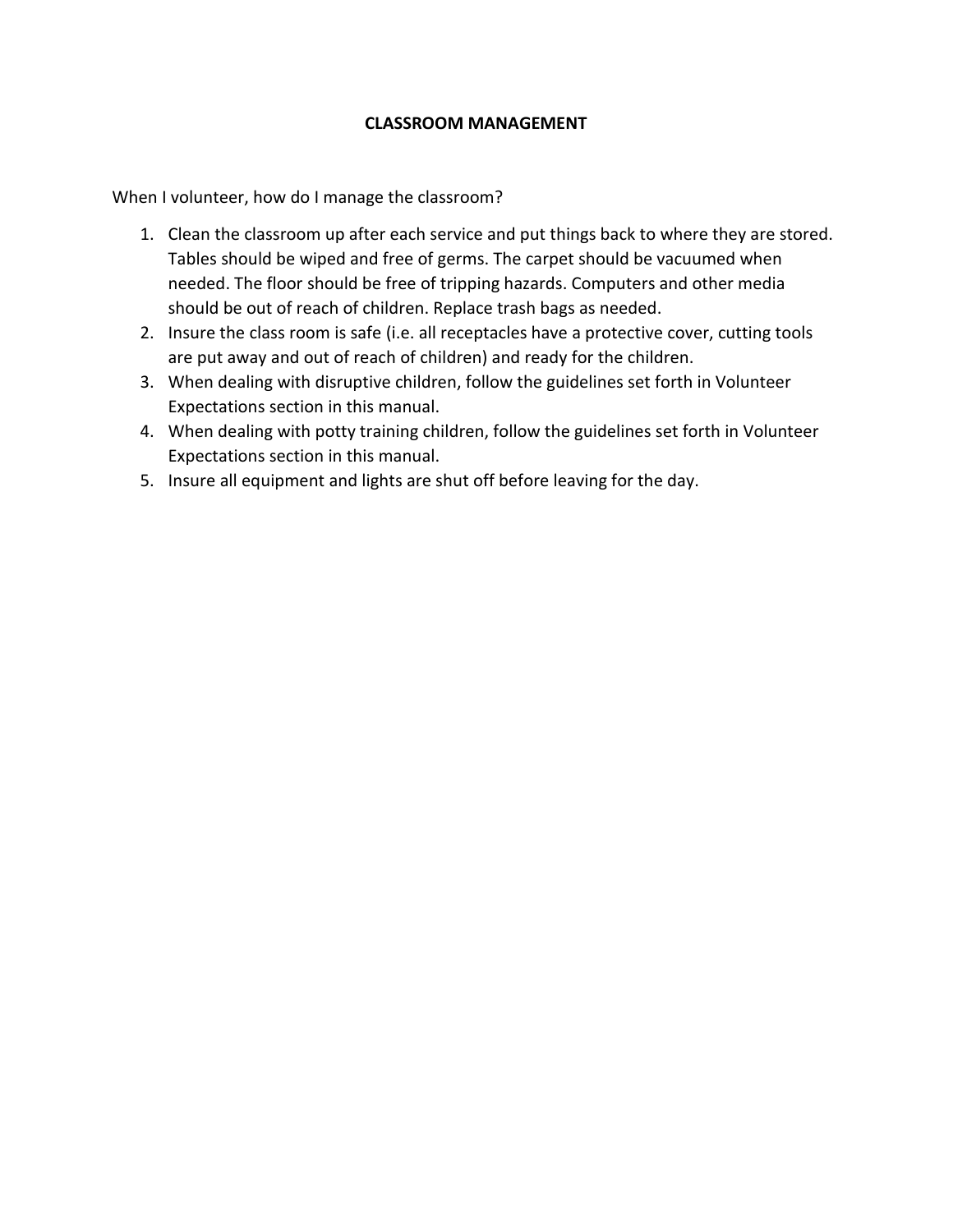#### **SPECIAL NEEDS PROGRAM**

In our recent past, we have seen the increasing need to provide children with special needs, an environment to learn about God. We have started a new ministry called "Special Needs Program" which, though still in its beginning stages, will help the child learn with other children. We will strive not to remove the child from his/her classroom of peers, but rather provide more direct hands on teaching by assigning a "Buddy" to the child. A "Buddy" is a volunteer who has been specifically called by God to assist any special needs child. A buddy can be assigned to a special needs child, work alongside the child during class time, to assist the teacher in the lesson being taught for the day.

I know and understand that each child is different. Some children display certain behavior patterns which need special attention on a consistent basis in order to promote a learning environment.

When a child is learned to have special needs. The volunteer should strive to have the parent(s) complete a form specifically designed to have the parent(s) input on describing what the special need their child has. After this form is completed. The youth ministry is to attempt to obtain a "Buddy" to help with the child in the classroom. The Youth Board maintains these forms.

As this ministry is still in its beginning stages, we may or may not have the necessary "Buddy" volunteers to cover all the needs. This is to say, as a volunteer you must strive to help in any way you can to aid a special needs child until we can get a "Buddy" volunteer.

Being a part of the monthly youth meetings helps you communicate the needs of the children. Remember you are their only voice in the meetings. If there is a need, please feel free to communicate that need so it can be best addressed in a timely manner.